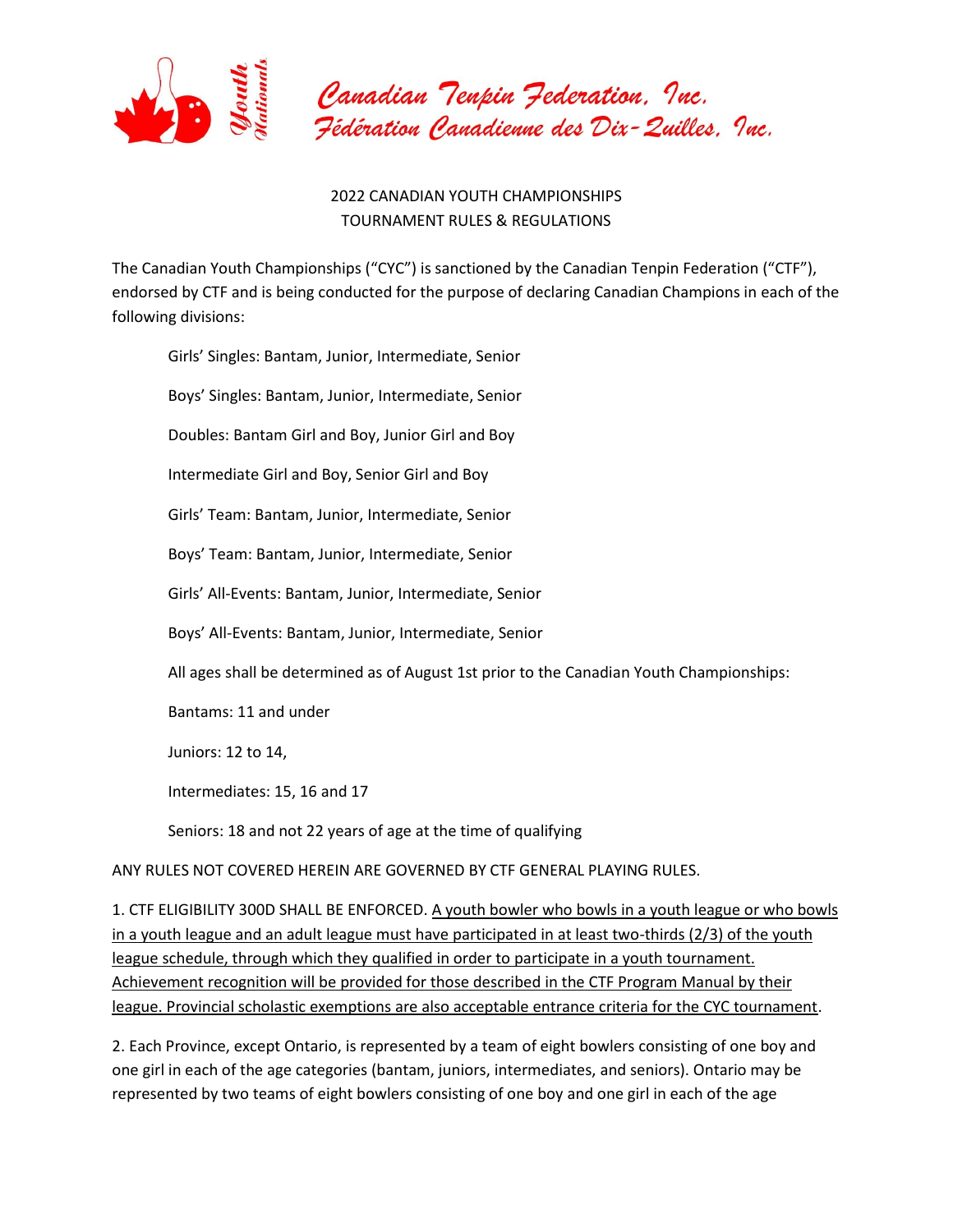

categories (bantam, juniors, intermediates and seniors). These two teams will represent Northern Ontario and Southern Ontario.

3. If the doubles or teams are incomplete, pacers may be used. The legal competitor(s) scores on the incomplete team or doubles will still count towards their all events total.

4. The hosting province shall supply pacers, if required. No pacers will be required unless an incomplete roster exists.

5. Order of events shall be: Teams, Doubles and Singles.

6. Order of line up shall be:

(a) Teams - Bantam, Junior, Intermediate, Senior - Legal line up consists of the 4 bowlers registered from the province

(b) Doubles - Girl, Boy - Legal line up will consist of the 2 registered bowlers from the province

7. Each event shall be round robin match play with one point awarded for each win and one-half of one point for a tie.

8. One complete game is bowled in the event of a tie for any medal position. Subsequent ties shall be broken in the same manner.

9. Accumulated pin fall from Singles, Mixed Doubles and Team Events will determine the All-Events winners. Duplicate medals for All-Events are presented in the event of a tie.

10. All Athletes and coaches must adhere to the Social Media Policy – see manual.

11. DURING COMPETITION:

(a) Practice will be for a minimum of 15 minutes prior to start of the first shift each day. Practice lanes will be the designated starting lanes.

(b) Competitors are expected to monitor their scores. Any errors should immediately be brought to the scorekeeper's attention. If the scorekeeper cannot correct the problem, the lane official will make the decision. Failing this, the Board of Appeal will make a binding decision.

(c) Each score is to be initialed by the athlete only if scores are not uploaded directly to the tournament software and will be announced by the Tournament Manager. The electronic score from the bowling centre will take precedence over any score dispute during the competition.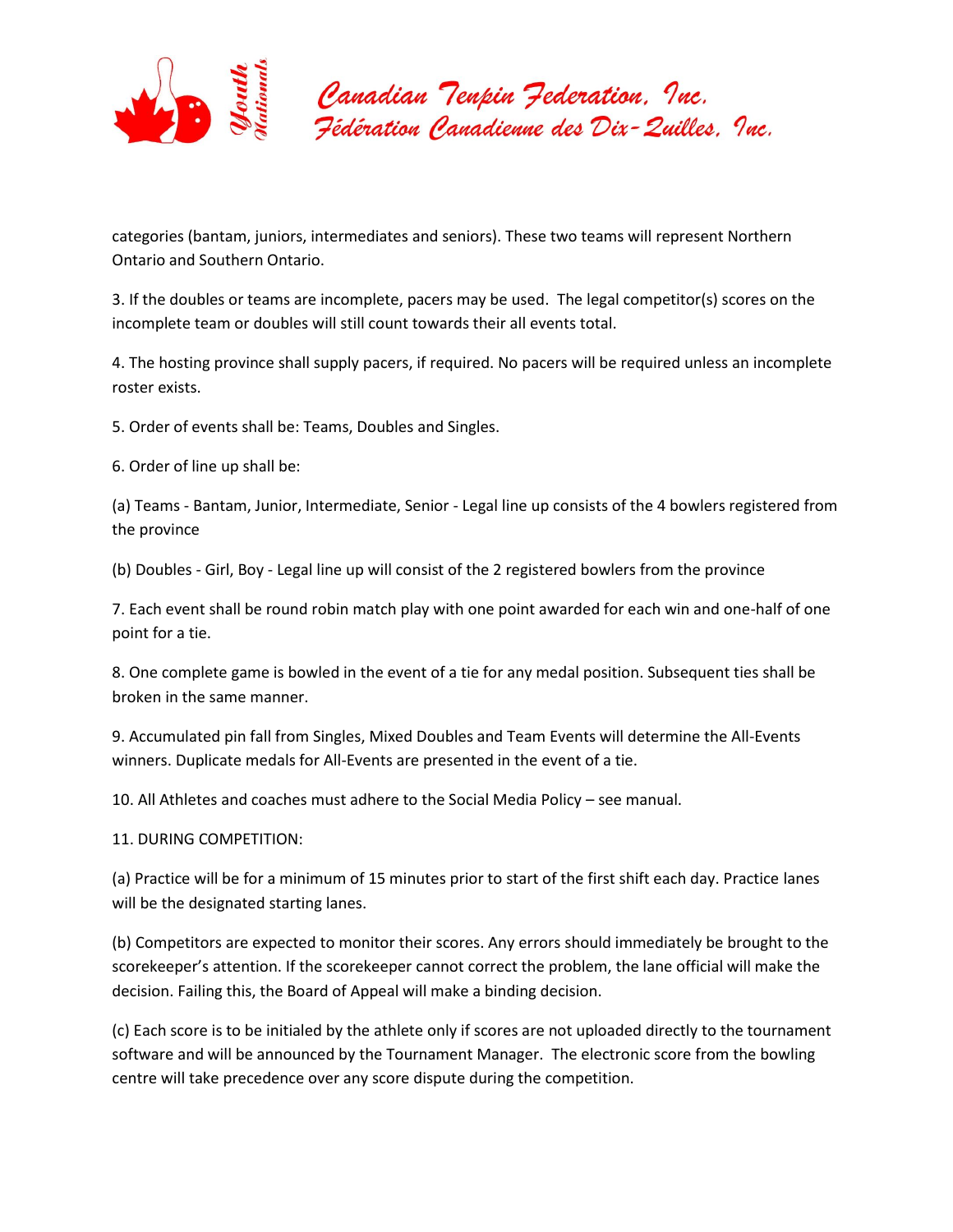

(d) Any disputed scores must be brought to the tournament official's attention before leaving the bowling centre each day. Bowlers must be ready to bowl when it is their turn.

(e) Bowlers may not leave the bowling area without the consent of their coaches. Zero will be counted for all frames missed.

(f) If a bowler cannot complete his games and must drop out of an event due to illness or injury a zero score will be assigned for the remainder of the games. A pacer may fill in for the injured bowler. Wins will only be awarded to a province in said event with a legal lineup.

(g) No Food or refreshments are allowed in the bowling area and no electronic devices during play.

(h) A Province can have as many coaches as they want. Only two (2) coaches will be allowed in the playing area at any time of competition. All coaches must have Respect in Sport and be Competition Introduction certified under CTF guidelines.

(i) Prior to competition and between shifts, bowlers must remain in the bowling area. Entrants may not leave the bowling establishment or play game machines during any portion of competition, including tiebreakers. At the completion of activities each day bowlers must remain together with their coach.

(j) Participants will remain on their competition lanes until instructed by a device to move.

12. BALL CERTIFICATION:

(a) No on-site ball certification is required, as only those balls listed on the World Bowling Approved Bowling Ball List may be used during this event. The list is on the World Bowling website (www.worldbowling.org).

(b) Immediately after the Official Practice, a ball registration form listing the bowling balls to be used will be completed and handed into the Technical Committee. Each bowler may register a maximum of six (6) balls. Bowlers may also add a new ball to their arsenal providing they have less than 6 registered. Any new ball must be added to their ball registration list during Official Practice, no new balls can be added during tournament play. All other balls must be removed from the competition site. A bowler may exchange one or more bowling balls before the first official event starts. A damaged ball can only be replaced by a registered ball. Bowlers may incorporate the aid of a Manager, Coach or Parent to transport bowling equipment between games.

(c) Using a non-registered ball will result in disqualification of the game or games in which the ball was used.

(d) Each bowler is responsible for his/her equipment after the tournament.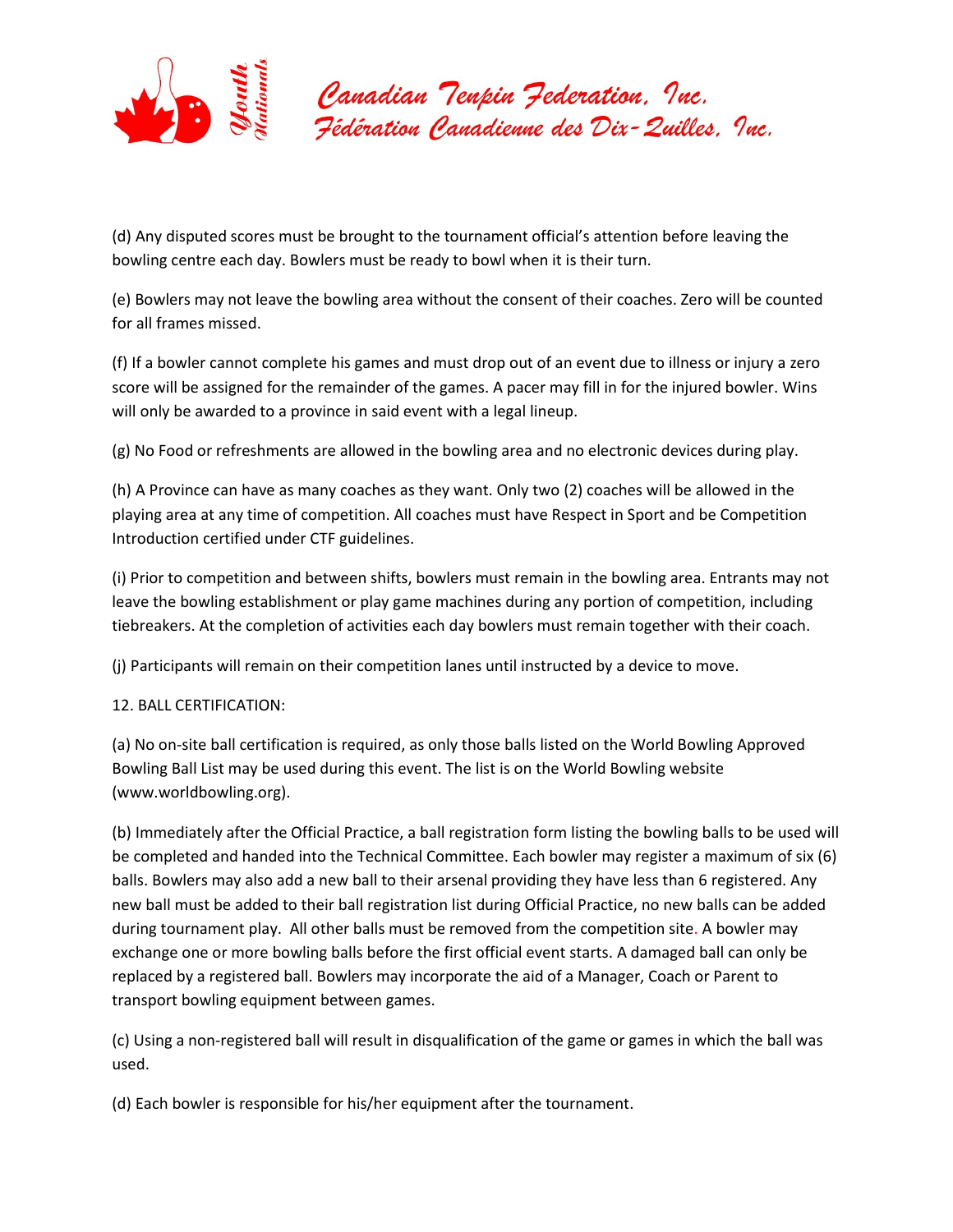

(e) The Tournament Director or designate will conduct random verifications of the bowling equipment prior to the start of each squad. Inspection will include a visual inspection of the serial number

(f) Bowling ball surface adjustments by hand are acceptable between games provided they are done in the designated area and the adjustment procedure does not delay the bowler's next turn. Changing of grips or enlarging holes is acceptable during play

(g) Altering the surface of the ball, besides what is mentioned in (f), is allowed in a designated area only during the official practice session, during the practice session immediately preceding a competition round and between competition rounds. Altering the surface of the bowling ball during the game is not allowed. If the surface is adjusted during the game the penalty is zero pin fall for that game.

## 13. UNIFORMS AND IDENTIFICATION

(a) Entrants must wear designated Provincial uniforms during competition. Team shirts and Black Bottoms are required, this includes – Shorts, Skorts, Skirts or dress pants. Bottoms need not match other than color, if one team member decides on shorts for example the other members on the team are not required to wear the same bottoms, although it is highly recommended. Violation of dress code by any competitor will result in disqualification from the event.

(b) During the official part of the CYCs, team uniforms will identify the official party members.

(c) Sponsorship identifications shall be located on either sleeve of the participant's shirt and shall be no larger than 3" by 3".

14. POOR SPORTSMANSHIP, ABUSIVE LANGUAGE OR ABUSE OF BOWLING EQUIPMENT will not be tolerated at any time and could result in a one-frame penalty on the next frame. Bowlers are expected to abide by the fundamental rules of good sportsmanship and the rules set out by the CTF National Youth Tournament Committee. After the second warning, the one-frame penalty of "0" will be assessed. All CTF rules must be adhered to and any violation of the rules could result in immediate disqualification.

15. DRUGS, STIMULANTS OR LIQUOR WILL NOT BE TOLERATED AT ANY TIME. Prescription drugs that must be used will be cleared through the coach and tournament official and should be listed on the medical form. Should this infraction occur, that bowler would be immediately disqualified.

16. No tobacco products may be used in the bowling centre OR ANY PREMISES HOLDING AN OFFICIAL FUNCTION.

17. Any protest must be filed in writing with the Tournament Manager within 30 minutes of completion of the event under protest.